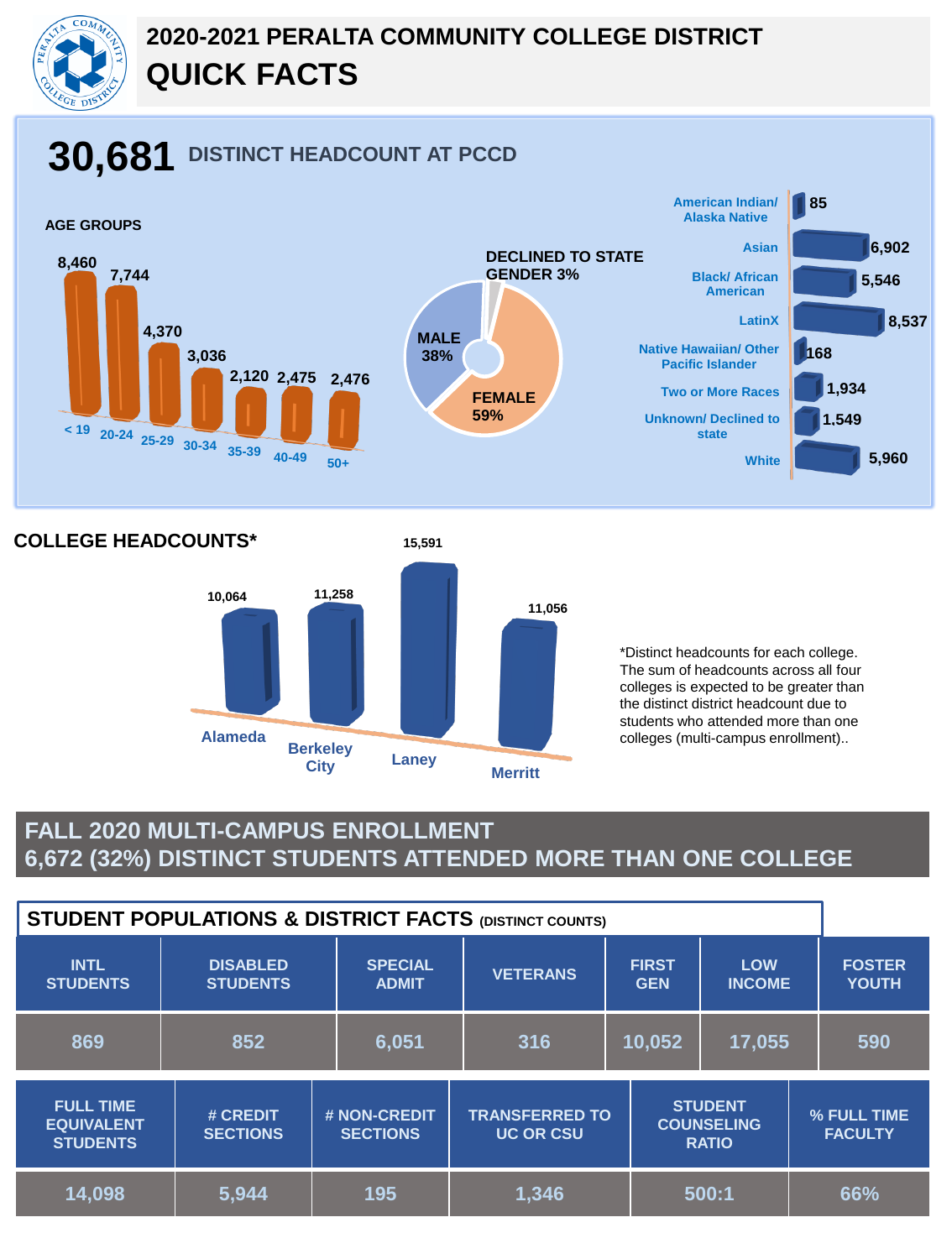

### **2019-2020 PERALTA COMMUNITY COLLEGE DISTRICT STUDENT SUCCESS**

| 2019-2020 STUDENT SUCCESS METRICS                                                                                                     | %          |
|---------------------------------------------------------------------------------------------------------------------------------------|------------|
| Students that applied and successfully enrolled<br>in the same community college                                                      | 30%        |
| Students that retained from fall to spring at the<br>same community college                                                           | <b>58%</b> |
| Among all students who were enrolled as a non-special admit<br>student                                                                |            |
| Students who completed <b>BOTH transfer-level</b><br><b>English and math</b> within the district during their<br>1 <sup>st</sup> Year | 9%         |
| Students who completed transfer-level English<br>within the district during their 1 <sup>st</sup> Year                                | 20%        |
| Students who completed transfer-level math<br>within the district during their 1 <sup>st</sup> Year                                   | 17%        |
| Students who achieved the "Vision for Success"<br>Goal (Conferred an AA, AS, AST, AAT, or<br>Chancellor Approved credit certificate)  | 6%         |